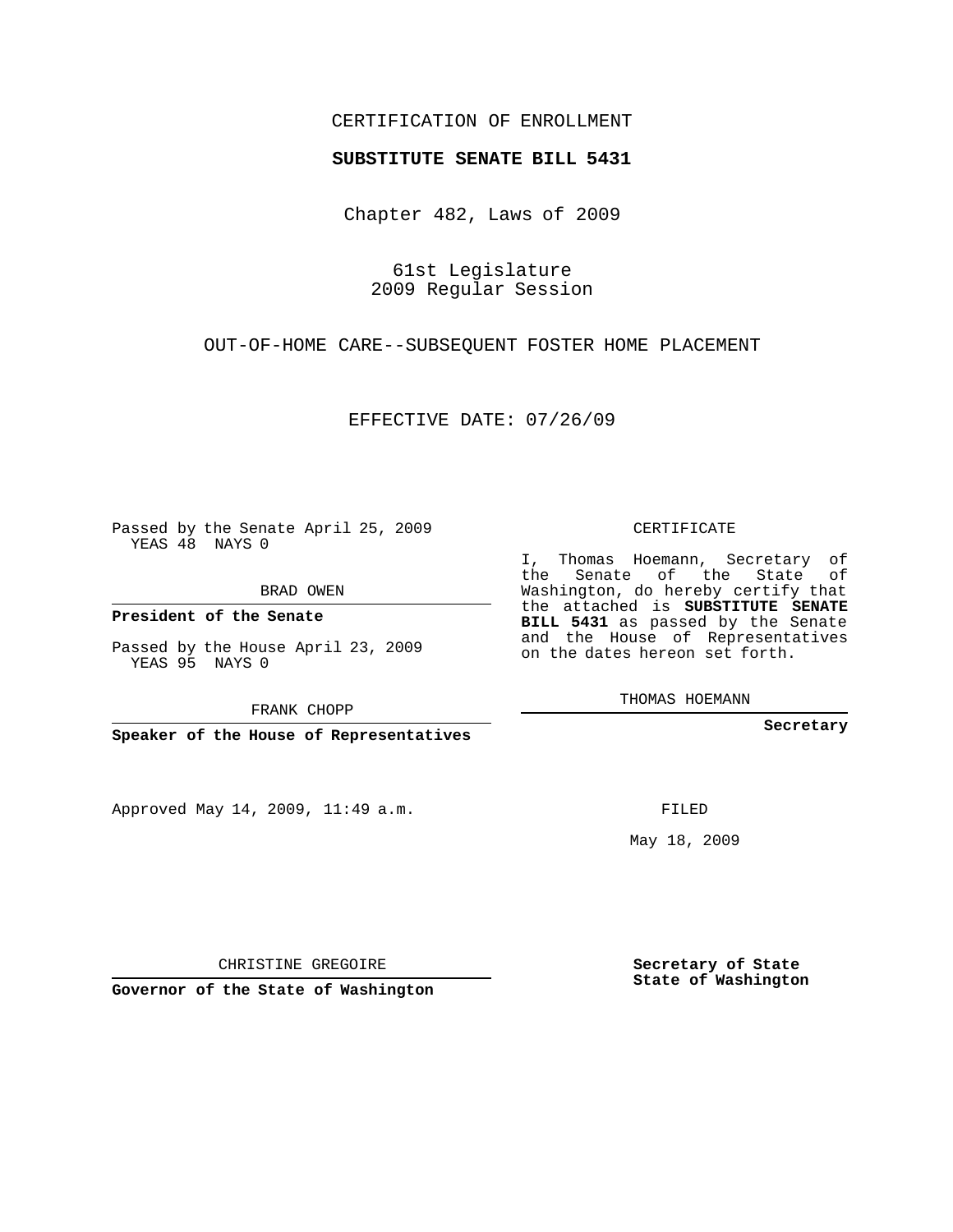## **SUBSTITUTE SENATE BILL 5431** \_\_\_\_\_\_\_\_\_\_\_\_\_\_\_\_\_\_\_\_\_\_\_\_\_\_\_\_\_\_\_\_\_\_\_\_\_\_\_\_\_\_\_\_\_

\_\_\_\_\_\_\_\_\_\_\_\_\_\_\_\_\_\_\_\_\_\_\_\_\_\_\_\_\_\_\_\_\_\_\_\_\_\_\_\_\_\_\_\_\_

AS AMENDED BY THE HOUSE

Passed Legislature - 2009 Regular Session

**State of Washington 61st Legislature 2009 Regular Session**

**By** Senate Human Services & Corrections (originally sponsored by Senators Stevens, Hargrove, Regala, McAuliffe, Carrell, Brandland, and King)

READ FIRST TIME 02/23/09.

 1 AN ACT Relating to subsequent foster family home placements; 2 amending RCW 74.13.290; and adding a new section to chapter 13.34 RCW.

3 BE IT ENACTED BY THE LEGISLATURE OF THE STATE OF WASHINGTON:

 4 **Sec. 1.** RCW 74.13.290 and 1990 c 284 s 11 are each amended to read 5 as follows:

 (1) To provide stability to children in out-of-home care, placement selection shall be made with a view toward the fewest possible placements for each child. If possible, the initial placement shall be 9 viewed as the only placement for the child. Pursuant to RCW 13.34.060 and 13.34.130, placement of the child with a relative or other suitable person is the preferred option. The use of short-term interim placements of thirty days or less to protect the child's health or safety while the placement of choice is being arranged is not a violation of this principle.

15 (2) If a child has been previously placed in out-of-home care and 16 is subsequently returned to out-of-home care, and the department cannot 17 locate an appropriate and available relative or other suitable person, 18 the preferred placement for the child is in a foster family home where 19 the child previously was placed, if the following conditions are met: